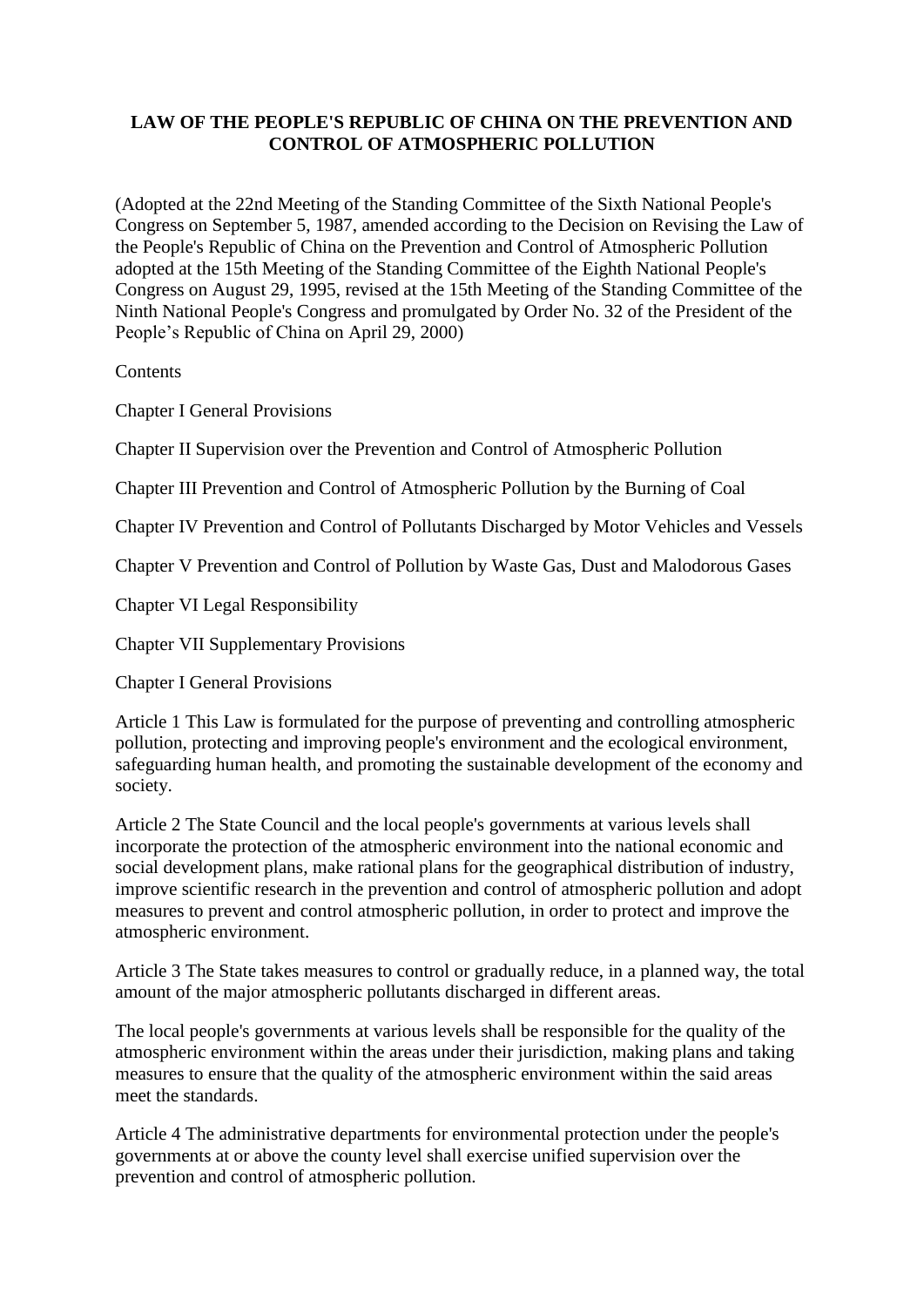The administrative departments for public security, transportation, railways and fishery at various levels shall perform their respective functions in conducting supervision over atmospheric pollution caused by motor vehicles and vessels.

The relevant competent departments under the people's governments at or above the county level shall, with the limits of their respective functions conduct supervision over the prevention and control of atmospheric pollution.

Article 5 All units and individuals shall have the obligation to protect the atmospheric environment and shall have the right to inform or lodge charges against units or individuals that cause pollution to the atmospheric environment.

Article 6 The administrative department for environmental protection under the State Council shall establish the national standards for atmospheric environment quality.

The people's governments of provinces, autonomous regions and municipalities directly under the Central Government may establish their local standards for items not specified in the national standards for atmospheric environment quality and report the same to the administrative department for environmental protection under the State Council for the record.

Article 7 The administrative department for environmental protection under the State Council shall, on the basis of the national standards for atmospheric environment quality and the country's economic and technological conditions, establish the national norm for the discharge of atmospheric pollutants.

The people's governments of provinces, autonomous regions and municipalities directly under the Central Government may establish their local discharge norms for items not specified in the national norm for the discharge of atmospheric pollutants; with regard to items already specified in the national norms for the discharge of atmospheric pollutants, they may set local discharge norms which are more stringent than the national norm and report the same to the administrative department for environmental protection under the State Council for the record.

Where the local norms for the discharge of atmospheric pollutants by motor vehicles and vessels established by the people's governments of provinces, autonomous regions and municipalities directly under the Central Government are more stringent than the national norm, they shall be subject to approval by the State Council.

Units that discharge atmospheric pollutants in areas where local discharge norms have been established shall do so in conformity with such norms.

Article 8 The State adopts economic and technological policies and measures to facilitate the prevention and control of atmospheric pollution and the relevant multi-purpose utilization.

Units or individuals that have made outstanding achievements in the prevention and control of atmospheric pollution or in the protection and improvement of the atmospheric environment shall be rewarded by the people's governments at various levels.

Article 9 The States encourages and supports scientific and technological research into the prevention and control of atmospheric pollution, promotes the wide use of advanced and applicable technologies for such prevention and control; encourages and supports the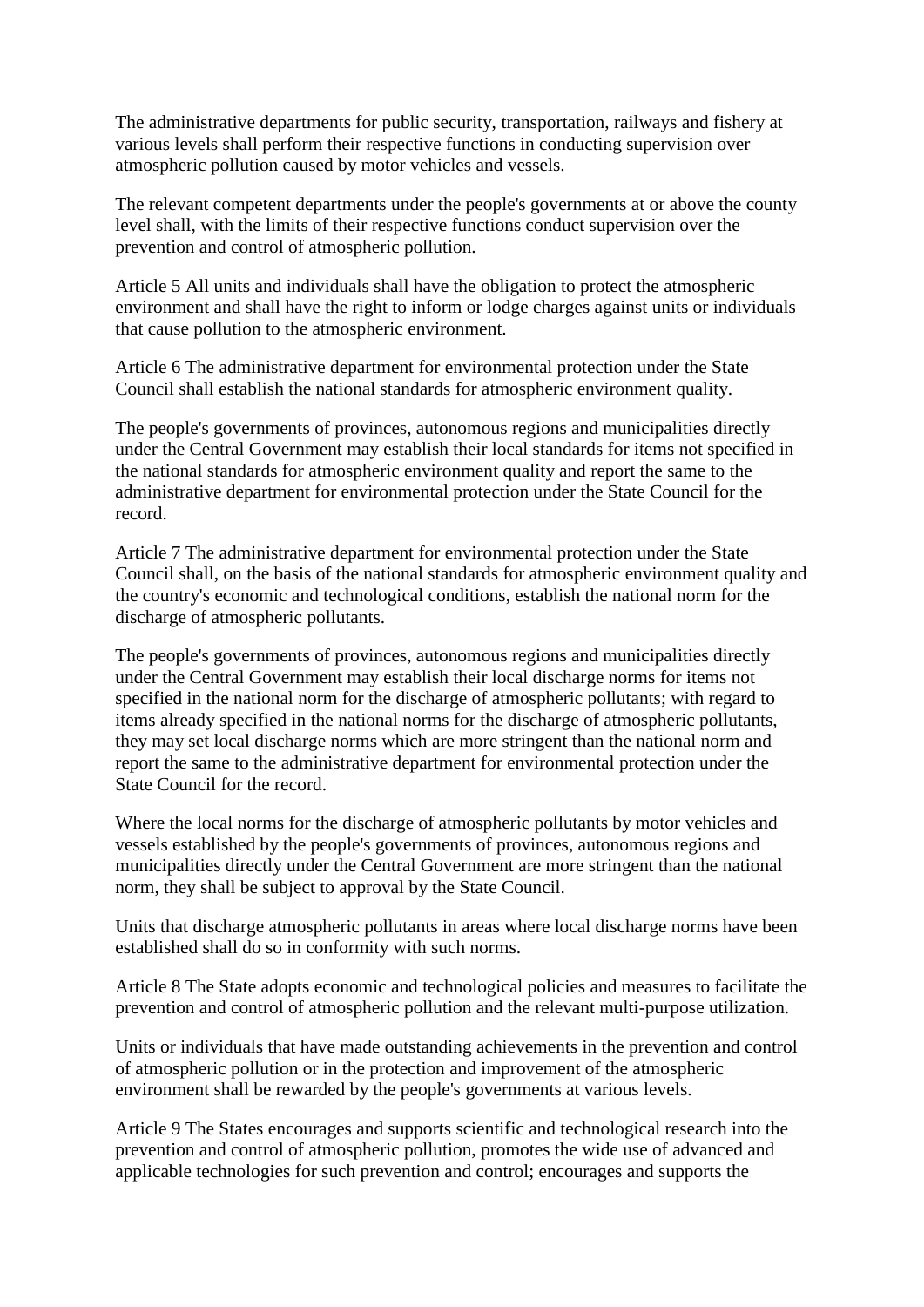development and utilization of clean energy like the solar energy, wind energy and water energy.

The State encourages and supports the development of the environmental protection industries.

Article 10 The people's governments at various levels shall redouble their efforts in afforestation, grass planting, urban and rural greening, and take effective measures that are suited to local conditions to prevent and control desertification so as to improve the atmospheric environment.

Chapter II Supervision over the Prevention and Control of Atmospheric Pollution

Article 11 Projects which discharge atmospheric pollutants shall be built, expanded or rebuilt in compliance with the State regulations requiring environmental protection in respect of such projects.

In the statement regarding the environmental impact of a construction project, the atmospheric pollution the project is likely to product and its impact on the ecological environment shall be assessed and measures for its prevention and control be specified; and the statement shall, in accordance with the specified procedures, be submitted to the administrative department for environmental protection for examination and approval.

Before a construction project is put into operation or to use, its facilities for the prevention and control of atmospheric pollution shall be subject to inspection and acceptance by the administrative department for environmental protection; no construction projects that fail to meet the requirements specified in the State regulations requiring environmental protection in respect of such projects shall be permitted to be put into operation or to use.

Article 12 Units that discharge atmospheric pollutants shall, pursuant to the regulations laid down by the administrative department for environmental protection under the State Council, report to the local administrative department for environmental protection the facilities installed for discharging and treating pollutants and the categories, quantities and density of the pollutants discharged under regular operation conditions and submit to the same department the relevant technical data concerning the prevention and control of atmospheric pollution.

The units that discharge pollutants, as mentioned in the preceding paragraph, shall without delay report on any substantial change in the categories, quantities or density of the atmospheric pollutants discharged. They shall keep their facilities for treating atmospheric pollutants in regular operation; where the said facilities are to be dismantled or left idle, the matter shall be reported to the local administrative department for environmental protection under the people's government at or above the county level for approval in advance.

Article 13 No units may discharge atmospheric pollutants in excess of the density specified by the State of by local authorities.

Article 14 The State institutes a system under which fees are charged discharge of atmospheric pollutants on the basis of the categories and quantities of the pollutants discharged and establishes reasonable rates for such fees according to the need for improved prevention and control of atmospheric pollution and the country's economic and technological conditions.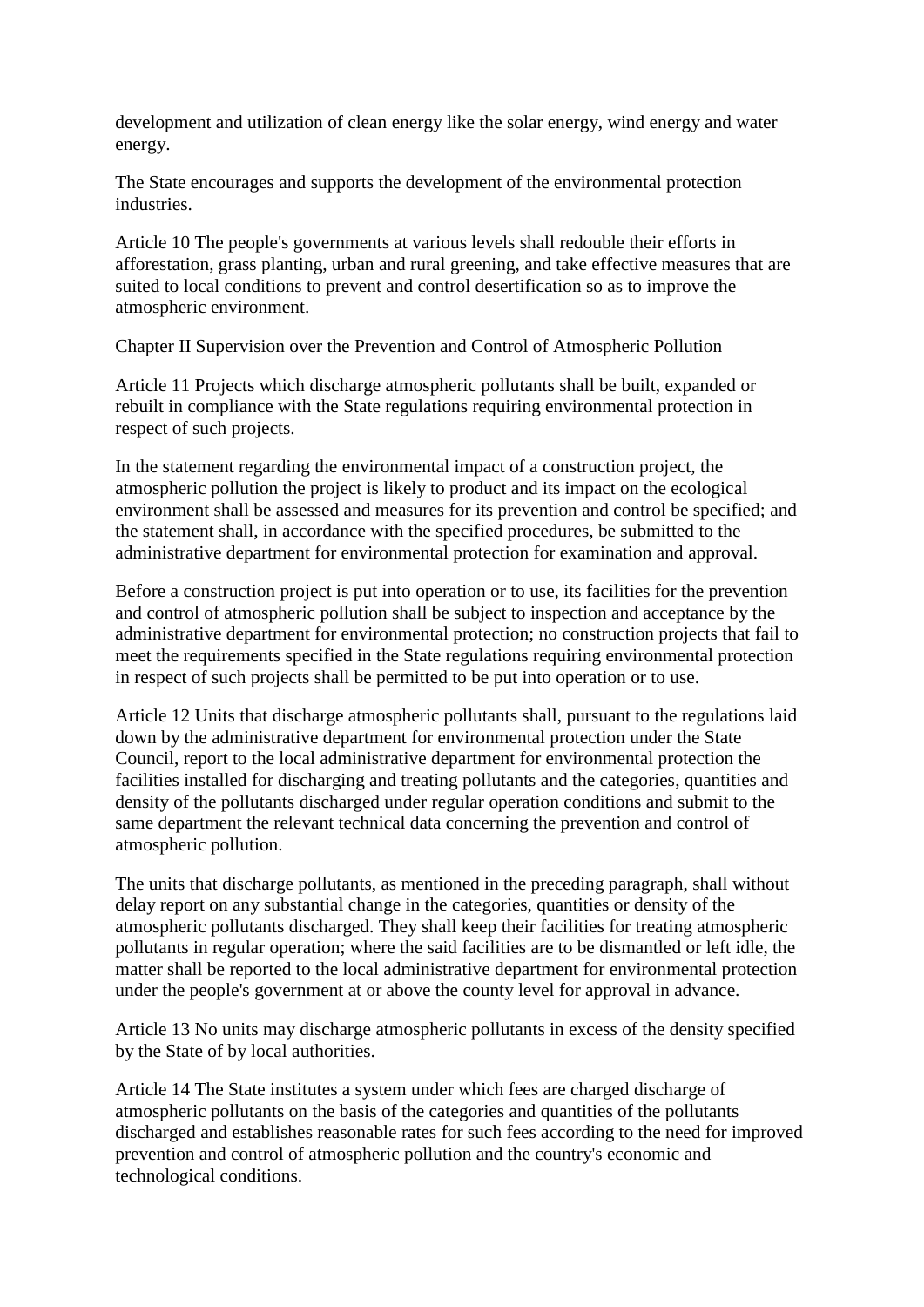The rates fixed by the State shall be applied in collecting the fees for discharge of pollutants, specific measures and the procedures for their implementation shall be prescribed by the State Council.

All the fees collected for discharge of pollutants shall be turned over to the Treasury and shall be used for the prevention and control of atmospheric pollution as prescribed by the State Council and may not be used for other purposes. And the auditing authority shall, in accordance with law, exercise supervision over their use through auditing.

Article 15 With regard to the areas, where the specified standards for the quality of the atmospheric environment are not met, and the acid rain control areas and the sulfur dioxide pollution control areas designated as such with the approval of the State Council, the State Council and the people's governments of provinces, autonomous regions and municipalities directly under the Central Government may delimit them as the areas where the total amount of the main atmospheric pollutants discharged is kept under control. The specific measures for such control shall be prescribed by the State Council.

The relevant local people's governments in the areas where the total amount of the atmospheric pollutants discharged is kept under control shall, in compliance with the requirements and procedures prescribed by the State Council and in line with the principles of openness, fairness and impartiality, check and fix the total amounts of the main atmospheric pollutants discharged by enterprises and institutions and issue them permits for discharge for such pollutants.

The enterprises and institutions that undertake to control their total amounts of atmospheric pollutants discharged shall discharge pollutants in conformity with the checked and fixed total amounts of the main atmospheric pollutants to be discharged and the requirements in respect of their discharge prescribed by the permits.

Article 16 Within the scenic or historic sites, nature reserves, the areas adjacent to historical or cultural sites under protection and other zones that need special protection, delimited as such by the State Council or the people's governments of provinces, autonomous regions and municipalities directly under the Central Government, no industrial production installations that cause environmental pollution shall be built; the pollutants discharged by other installations to be built in these areas may not exceed the norms prescribed. Enterprises and institutions which, before the enforcement of this Law, have built installations that discharge pollutants in excess of the specified norms shall, in accordance with the provisions of Article 48 of this Law, put such pollution under control within a time limit.

Article 17 The State Council shall designate key cities for prevention and control of atmospheric pollution in accordance with the overall plan for urban development, the planned target for environmental protection and the quality of the atmospheric environment of cities.

Municipalities directly under the Central Government, provincial capitals, open coastal cities and key tourist cities shall be included in the list of key cities for prevention and control of atmospheric pollution.

Key cities for prevention and control of atmospheric pollution that fail to meet the standards for the quality of the atmospheric environment shall be required to do so within the time limit specified by the State Council or the administrative department for environmental under the State Council. The people's governments of such cities shall make plans to meet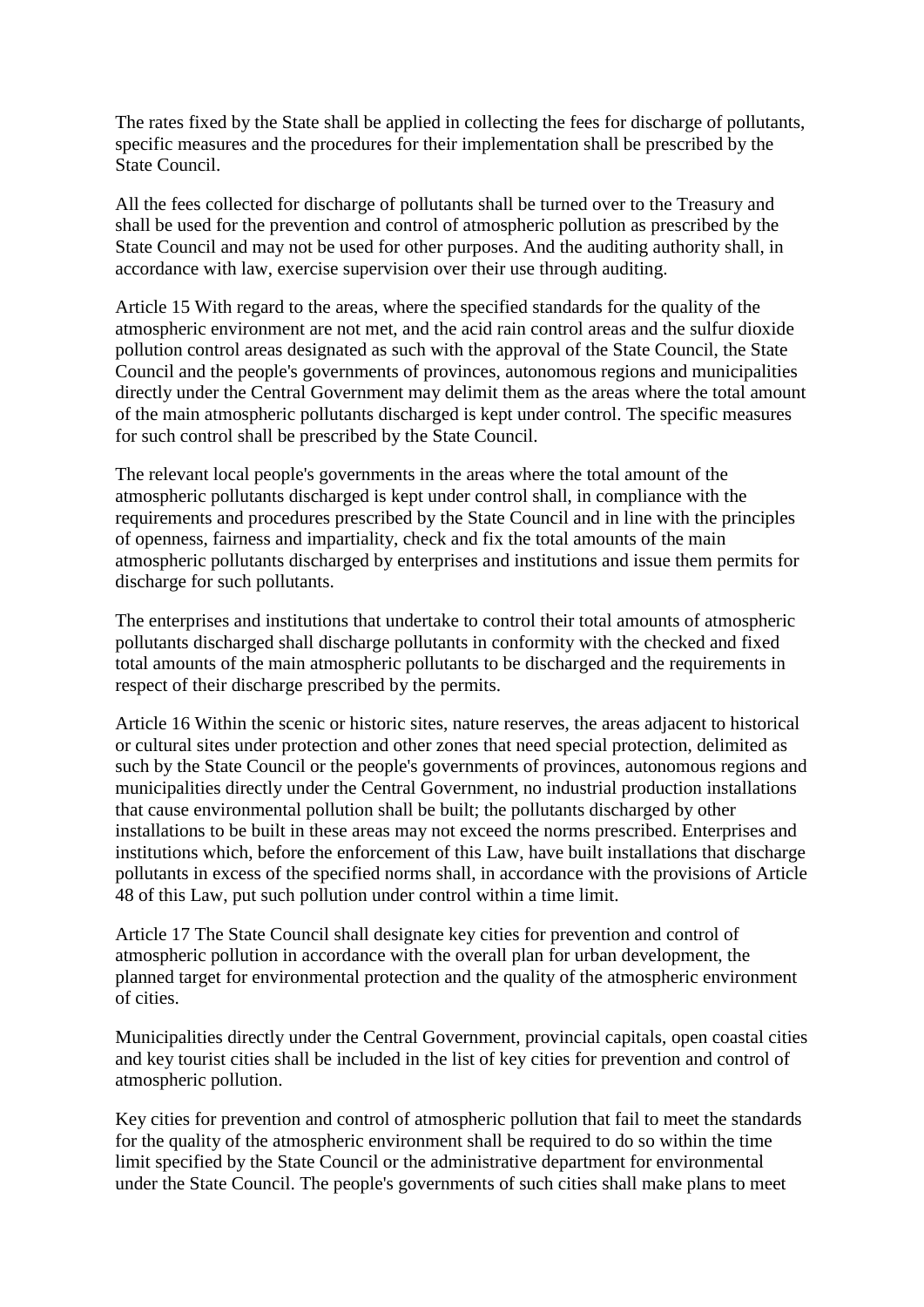the standards within the time limit and may, under the authorization of the State Council or on the basis of its regulations, adopt more stringent measures to fulfil such plans on such plans on schedule.

Article 18 The administrative department for environmental protection under the State Council together with the relevant departments under the State Council may, in light of the meteorological, topographical, soil and other natural conditions, delimit the areas where acid rain has occurred or will probably occur and areas that are seriously polluted by sulfur dioxide as acid rain control areas or sulfur dioxide pollution control areas, subject to approval by the State Council.

Article 19 Enterprises shall give priority to the adoption of clean production techniques that are instrumental to high-efficient use of energy and reduced discharge of pollutants so as to decrease the generation of atmospheric pollutants.

The State practises an elimination system for the outdated production techniques and equipment which cause serious pollution to the atmospheric environment.

The competent department for comprehensive economic and trade affairs under the State Council shall, in conjunction with the relevant departments under the State Council, publish a catalog of the techniques which cause serious pollution to the atmospheric environment and the use of which shall be prohibited within a time limit, and a catalog of the equipment which causes serious pollution to the atmospheric environment and the production, sale, importation and use of which shall be prohibited within a time limit.

Producers, sellers, importers or users shall, within the time limit specified by the competent department for comprehensive economic and trade affairs under the State Council in conjunction with the relevant departments under the State Council, discontinue the production, sale, importation or use of the equipment listed in the catalog as mentioned in the preceding paragraph. Users of the production techniques listed in the catalog mentioned in the preceding paragraph shall, within the time limit specified by the competent department for comprehensive economic and trade affairs under the State Council in conjunction with the relevant departments under the State Council, stop using such techniques.

No equipment eliminated in accordance with the provisions of the preceding two paragraphs may be transferred to another for use.

Article 20 Any unit that, as a result of an accident or any other exigency, discharges or leaks toxic or harmful gas or radioactive substances, thereby causing or threatening to cause an accident of atmospheric pollution and jeopardize human health, shall promptly take emergency measures to prevent and control the atmospheric pollution hazards, make the situation known to such units and inhabitants as are likely to be endangered by the atmospheric pollution hazards, report the case to the local administrative department for environmental protection and accept its investigation and disposal.

Under the urgent circumstances of a severe atmospheric pollution that jeopardizes human health and safety, the local people's government shall make the matter known to the local inhabitants without delay and take compulsory emergency measures, including ordering the pollutant discharging unit concerned to stop discharging pollutant.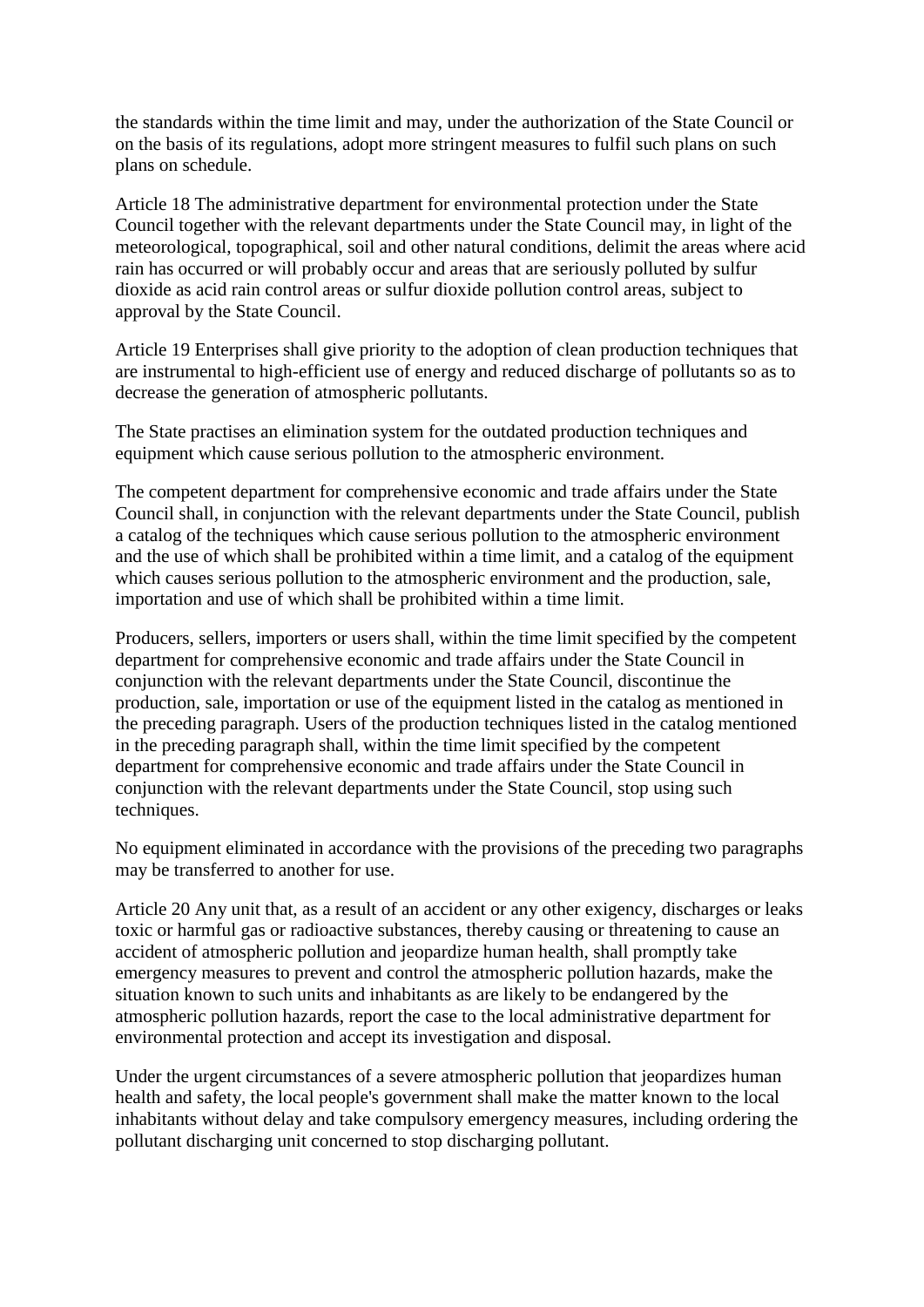Article 21 The administrative departments for environmental protections and other supervisory departments shall have the power to make on-site inspections of the units under their jurisdiction that discharge pollutants. The units under inspection shall truthfully report the situation to them and provide them with the necessary data. The inspecting departments shall have the obligation to keep confidential the technological know-how and business secrets of the units inspected.

Article 22 The administrative department for environmental protection under the State Council shall set up a monitoring system for atmospheric pollution, organize a monitoring network and work out unified monitoring measures.

Article 23 The administrative departments for environmental protection under the people's governments of large and medium-sized cities shall regularly publish bulletins on the quality of the atmospheric environment and gradually introduce the practice of forecasting the quality of the atmospheric environment.

A bulletin on the quality of the atmospheric environment shall include such contents as the characteristics of the urban atmospheric pollution, the types of the main pollutants and the degree of the harm caused by the pollution.

Chapter III Prevention and Control of Atmospheric Pollution by the Burning of Coal

Article 24 The State promotes the dressing of coal by washing to reduce the sulfur and ash in coal, and restricts the mining of high-sulfur or high-ash coal. If the coal mined from a newly-built coal mine is of high-sulfur or high-ash, supporting facilities for the dressing of coal by washing shall be installed to keep the sulfur and ash in coal within the limits prescribed.

If the coal mined from an established coal mine is of high-sulfur or high-ash, supporting facilities for the dressing of coal by washing shall, in accordance with the plan approved by the State Council, be installed within a time limit.

It is prohibited to mine the coal containing toxic or harmful substances, such as radioactive and arsenic substances, that exceed the limits prescribed.

Article 25 The relevant departments under the State Council and the local people's governments at various levels shall adopt measures to improve the mix of urban energy and popularize the production and utilization of clean energy.

The people's governments of key cities for prevention and control of atmospheric pollution may, within the regions under their respective jurisdiction, delimit areas as ones where sale and use of the seriously polluting fuels defined by the administrative department for environmental protection under the State Council are prohibited. The units and individuals in such areas, within the time limit prescribed by the local people's governments, stop using such seriously polluting fuels and shall instead use natural gas, liquefied petroleum gas, electricity or other clean energy.

Article 26 The State adopts economic and technical policies and measures conducive to the clean utilization of coal, encourages and supports the use of fine coal of low-sulfur or lowash, and encourages and supports the development and popularization of the technology of coal cleaning.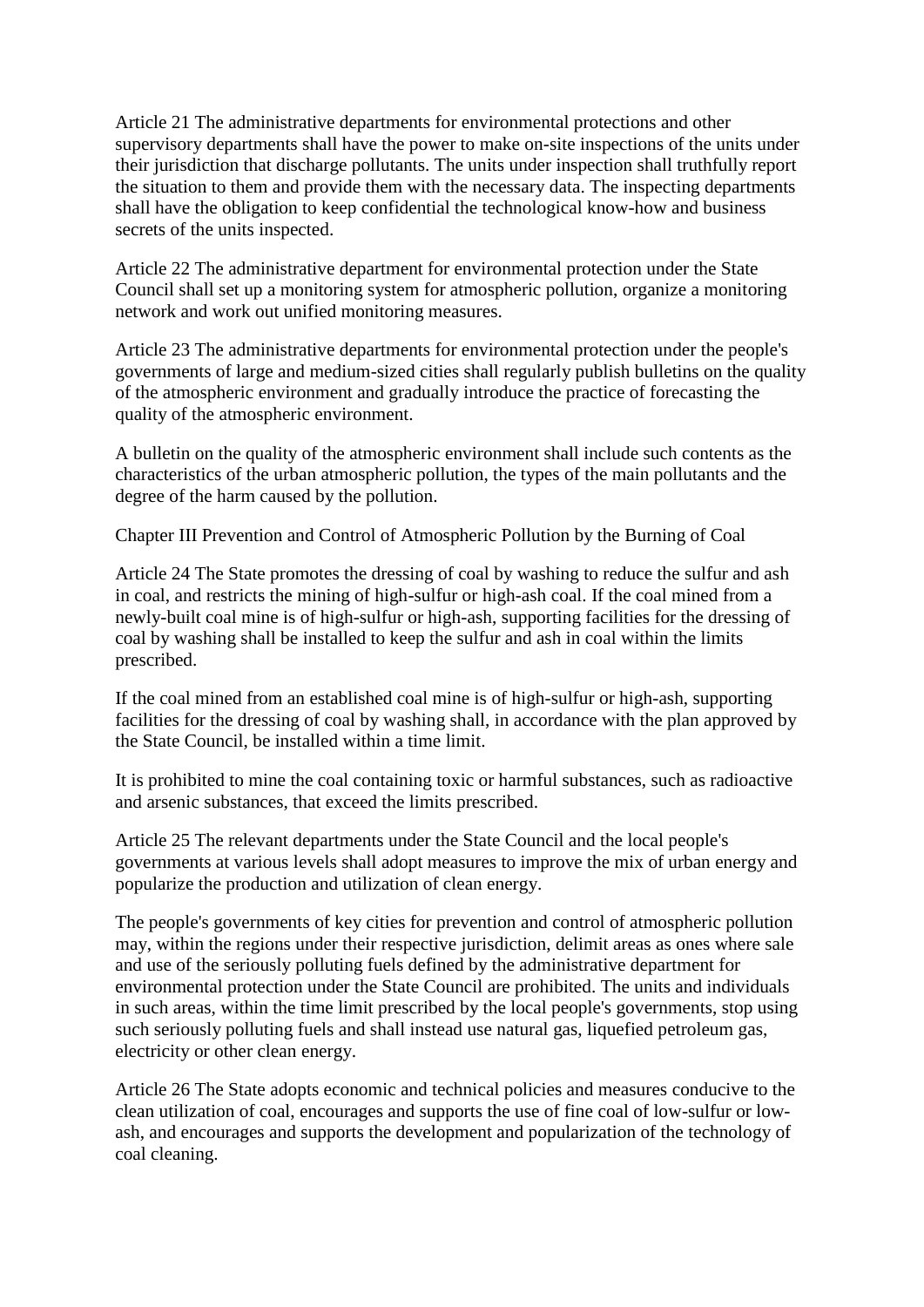Article 27 The competent department concerned under the State Council shall, pursuant to the norms for boiler discharge of atmospheric pollutants prescribed by the State, stipulate corresponding requirements in the boiler quality standards; no boilers that do not meet the prescribed requirements shall be manufactured, sold or imported.

Article 28 Urban construction shall be conducted on the basis of over-all planning. In areas of coal heating, unified provision of heat sources shall be practised and central heating developed. In areas covered by central heating pipelines or networks, no coal heating boilers may be installed.

Article 29 People's governments of large or medium-sized cities shall make plans for catering service enterprises to start the use of clean energy such as natural gas, liquefied petroleum gas and electricity within a time limit.

For other users of domestic cooking ranges in urban areas of large or medium-sized cities not delimited as areas where the use of seriously polluting fuels is prohibited, they shall, within a time limit, start to use sulfur-fixed briquette of coal or other clean energy.

Article 30 Where heat-engine plants and other large or medium-sized enterprises that discharge sulfur dioxide are built or expanded, if the prescribed norms for pollutants discharge or the control quotas for total amounts of discharge are exceeded, supporting facilities for desulphurization and dust removal shall be installed or other measures for control of the discharge of sulfur dioxide or for dust removal adopted.

In the acid rain control areas or sulfur dioxide pollution control areas, if established enterprises discharge atmospheric pollutants in excess of the norms for pollutants discharge, they shall, in accordance with the provisions of Article 48 of this Law, be required to keep the discharge under control within a time limit.

The State encourages enterprises to adopt advanced technology for desulphurization and dust removal.

Enterprises shall adopt measures to control the nitrogen oxide generated by the burning of fuel.

Article 31 When coal, gangue, coal cinder, coal ashes, sandstone lime soil or other material is stored in densely inhabited areas, fire and dust prevention measures shall be taken in order to prevent atmospheric pollution.

Chapter IV Prevention and Control of Pollutants Discharged by Motor Vehicles and Vessels

Article 32 No motor vehicles and vessels shall be permitted to discharge atmospheric pollutants in excess of the prescribed discharge norms.

No unit or individual may manufacture, sell or import motor vehicles or vessels that discharge pollutants in excess of the prescribed discharge norms.

Article 33 No motor vehicles in use that do not meet the norms for pollutants discharge prescribed for motor vehicles in use at the time of their manufacture may be driven on the road.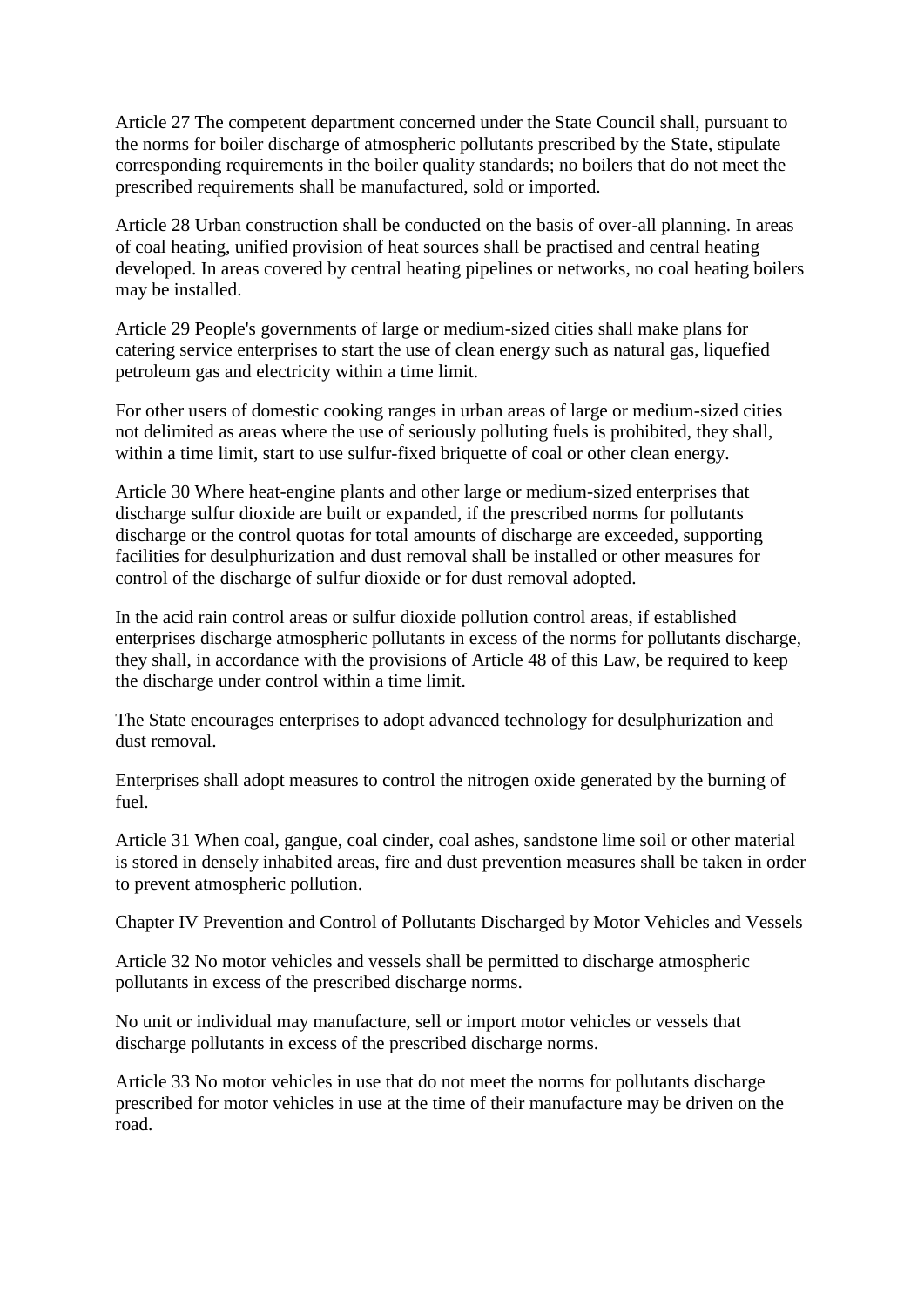When the people's governments of provinces, autonomous regions and municipalities directly under the Central Government prescribe new norms for pollutants discharged by motor vehicles in sue and decide to have them transformed technically, they shall report the matter to the State Council for approval.

Motor-vehicle repair units shall, in compliance with the requirements for prevention and control of atmospheric pollution and the relevant technical norms of the State, make repairs to ensure that the motor vehicles in use meet the prescribed norms for pollutants discharge.

Article 34 The State encourages the manufacture and use of motor vehicles and vessels that consume clean energy.

The State encourages and supports the production and use of fine fuel oil, and takes measures to reduce pollution of atmospheric environment by harmful substances contained in fuel oil. Units and individuals shall, within the time limit prescribed by the State Council, stop producing, importing and selling leaded gasoline.

Article 35 The administrative departments for environmental protection under the people's governments of provinces, autonomous regions and municipalities directly under the Central Government may authorize the units which undertake annual test of motor vehicles and whose qualifications have been verified by the public security authorities to conduct annual test of motor vehicles for their emission of fumes in accordance with the norms prescribed.

The departments of transportation, fishery and other departments vested with supervisory power may authorize the units which undertake annual test of motor vessels and whose qualifications have been verified by the relevant authorities to conduct annual test of motor vessels for their emission of fumes in accordance with the norms prescribed.

The administrative departments for environmental protection under the local people's governments at or above the county level may conduct random supervisory test of the motor vehicles in use for the pollutants discharged at their places of parking.

Chapter V Prevention and Control of Pollution by Waste Gas, Dust and Malodorous Gases

Article 36 Units that discharge dust into the atmosphere shall adopt measures to remove such dust.

The discharge of toxic waste gas and dust into the atmosphere shall be strictly restricted. Where such discharge is really necessary, the discharged gas or dust undergo purification treatment so as not to exceed the prescribed discharge norms.

Article 37 Inflammable gas engendered during industrial production shall be recycled; if such gas is discharged into the atmosphere due to the absence of the means of for recycling, it shall undergo treatment for the prevention and control of pollution.

The discharge into the atmosphere of converter gas, acetylene, yellow phosphoric tail gas engendered by electric furnace process, or organic hydrocarbon tail gas shall be reported to the local administrative department for environmental protection for approval.

Where the installations for recycling inflammable gas cannot operate normally, they shall be repaired or updated without delay. Where the discharge of inflammable gas is really necessary during the period when the installations for recycling cannot operate normally, the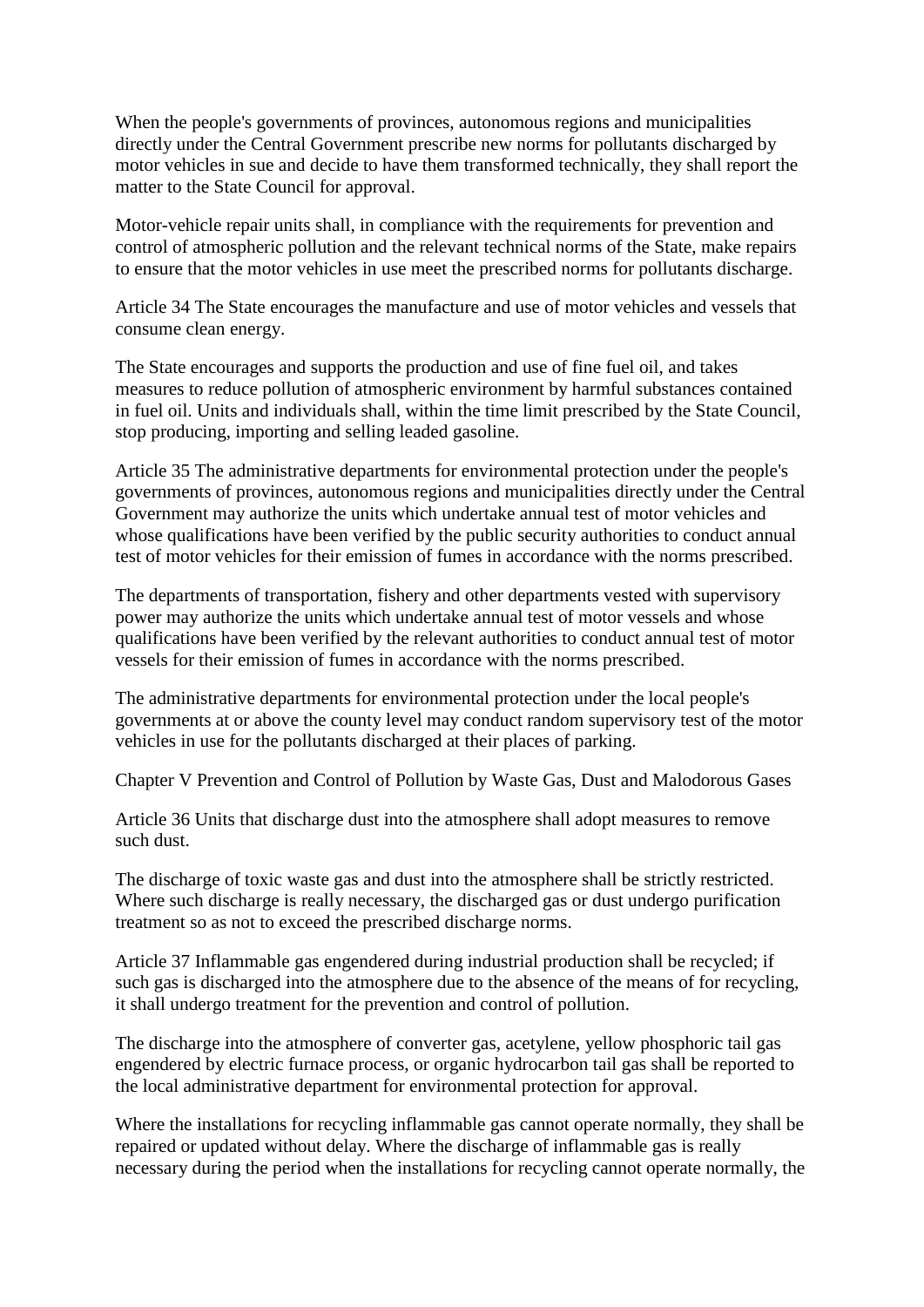inflammable gas to be discharged shall be fully burnt, or other measures shall be taken, to reduce atmospheric pollution.

Article 38 Units that discharge sulphide-bearing gas in the process of refining petroleum, producing synthetic ammonia or coal gas, cooking fuel coal or smelting non-ferrous metal shall be equipped with desulphurizing installations or shall adopt other measures for desulphurization.

Article 39 Gas and aerosols containing radioactive substances shall be discharged into the atmosphere in compliance with State regulations on protection against radioactivity, and they may not be discharged in excess of the prescribed discharge norms.

Article 40 Units that discharge malodorous gases into the atmosphere shall take measures to prevent pollution of the neighboring residential areas.

Article 41 In densely inhabited areas and other areas that need special protection according to law, the burning of asphalt, asphalt felt, rubber, plastics, leather, garbage or other substances that produce toxic or harmful smoke or dust or malodorous gases is prohibited.

In densely inhabited areas, the areas around the airports, the areas in the vicinity of main traffic arteries or the areas designated by local people's governments, the burning in the open air of stalks, fallen leaves or other substances that will cause smoke or dust pollution is prohibited.

In addition to the provisions in the preceding two paragraphs, municipal people's governments may, in light of the actual conditions, adopt other measures to prevent and control smoke or dust pollution.

Article 42 Where substances that diffuse toxic or harmful gases or dust are transported, loaded or unloaded, or stored, sealing or other protective measures shall be taken.

Article 43 Municipal people's governments shall introduce the responsibility system for afforestation and take measures to strengthen administration of construction, increase the area of paved ground and control the heaping up of debris and waste as well as measures for clean transportation, in order to increase the per capita area of green land, reduce the area of bare land and the amount of surface dust, and prevent and control dust pollution in the urban areas.

Units which engage in construction or other activities that generate dust pollution in the urban areas of cities shall take measures to prevent and control dust pollution in compliance with the local regulations on environmental protection.

The relevant administrative department under the State Council shall make control of dust pollution one of the criteria for assessing a city's comprehensive control of its environment.

Article 44 People providing catering services in cities shall adopt measures to prevent and control pollution caused by soot to the residential environment in the neighborhood.

Article 45 The State encourages and supports the manufacture and use of the substitutes for products that deplete the substances of the ozone layer, gradually reducing the output of such products untill the termination of their manufacture and use.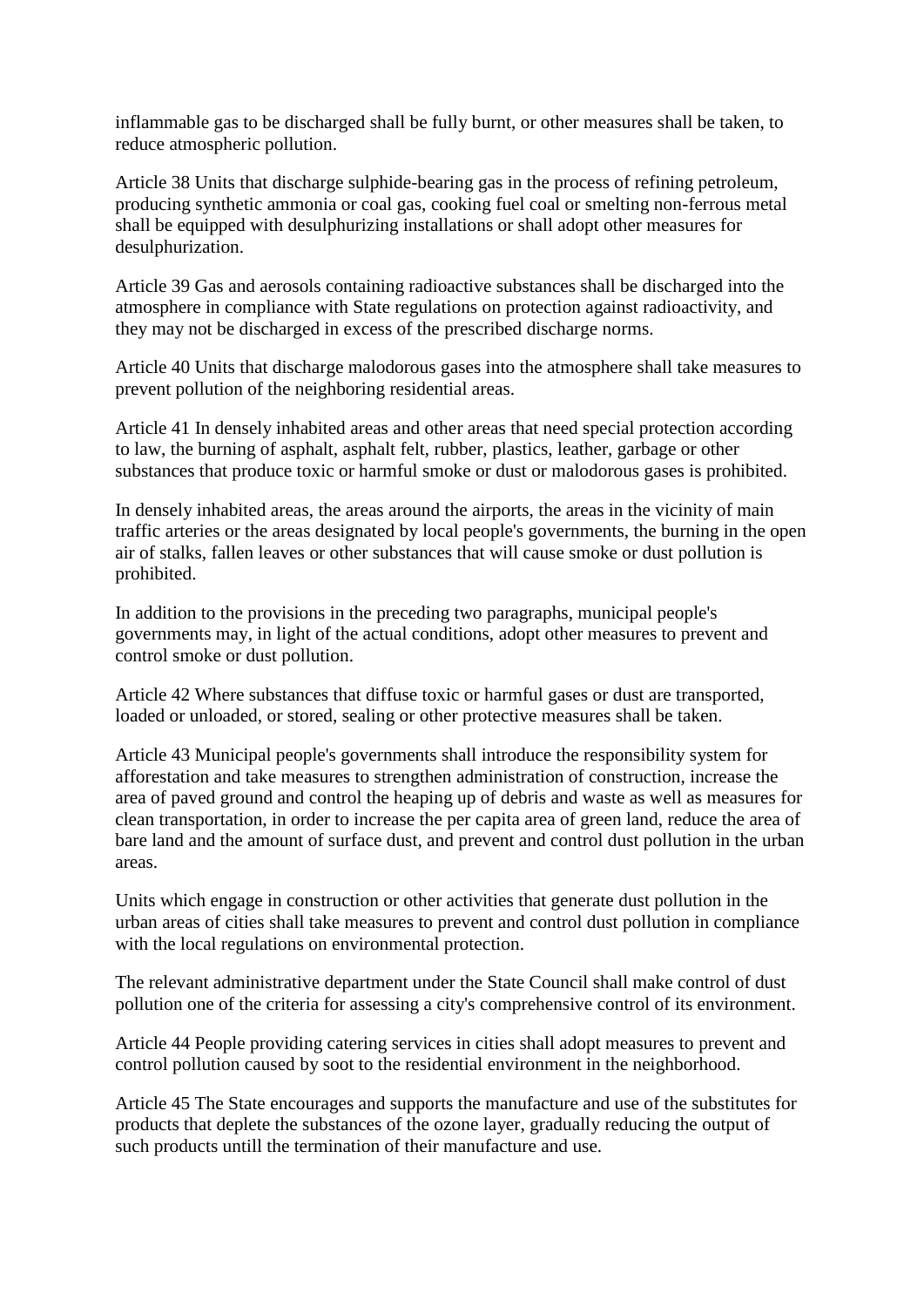Units which manufacture or import products that deplete substances of the ozone layer shall, within the time limit prescribed by the State, manufacture an import such products in accordance with the quotas approved by the relevant administrative department under the State Council.

Chapter VI Legal Liability

Article 46 Any unit or individual that violates this Law shall, depending on the circumstances of the case, be ordered to discontinue the violation and make rectification within a time limit, be given disciplinary warning or fined not more than 50,000 yuan by the administrative department for environmental protection, or a supervisory department as mentioned in the second paragraph of Article 4 of this Law, for any of the following acts:

(1) Refusing to report or submitting a false report on items of pollutants discharge for which registration is required by the administrative department for environmental protection under the State Council.

(2) Refusing an on-site inspection by the administrative department for environmental protection or any other supervisory department, or resorting to trickery and fraud when being inspected;

(3) Failing, on the part of the unit that discharges pollutants, to keep the facilities for treatment of atmospheric pollutants operating regularly or dismantling or leaving idle such facilities without prior approval by the administrative department for environmental protection; or

(4) Storing coal, coal gangue, coal cinder, coal ash, sandstone, lime soil or other material in densely inhabited areas without taking any measures for fire and dust prevention.

Article 47 Any unit that, in violation of the provisions of Article 11 of this Law, puts a construction project into operation or to use before the facilities for prevention and control of atmospheric pollution have been installed or when the requirements in respect of construction projects as specified in State regulations concerning environmental protection are not met, shall be ordered by the administrative department for environmental protection responsible for the examination and approval of the statement on the environmental impact of the construction project to suspend operation or used and may also be fined not less than 10,000 yuan but not more than 100,000 yuan.

Article 48 Any unit that, in violation of the provisions of this Law, discharges pollutants to the atmosphere in excess of the discharge norms prescribed by the State or local authorities shall make treatment thereof within a time limit and shall also fined not less than 10,000 yuan but not more than 100,000 yuan by the administrative department for environmental protection under the local people's government at or above the county level. The limits of power to decide on treatment within a time limit and the administrative penalties for failing to meet the requirements for treatment within a time limit shall be prescribed by the State Council.

Article 49 Any unit or individual that, in violation of the provisions of Article 19 of this Law, produces, sells, imports or uses the equipment the production, sale, importation or use of which is prohibited or employs the techniques the employment of which is prohibited shall be ordered to make rectification by the competent department for comprehensive economic and trade affairs of the people's government at or above the county level; if the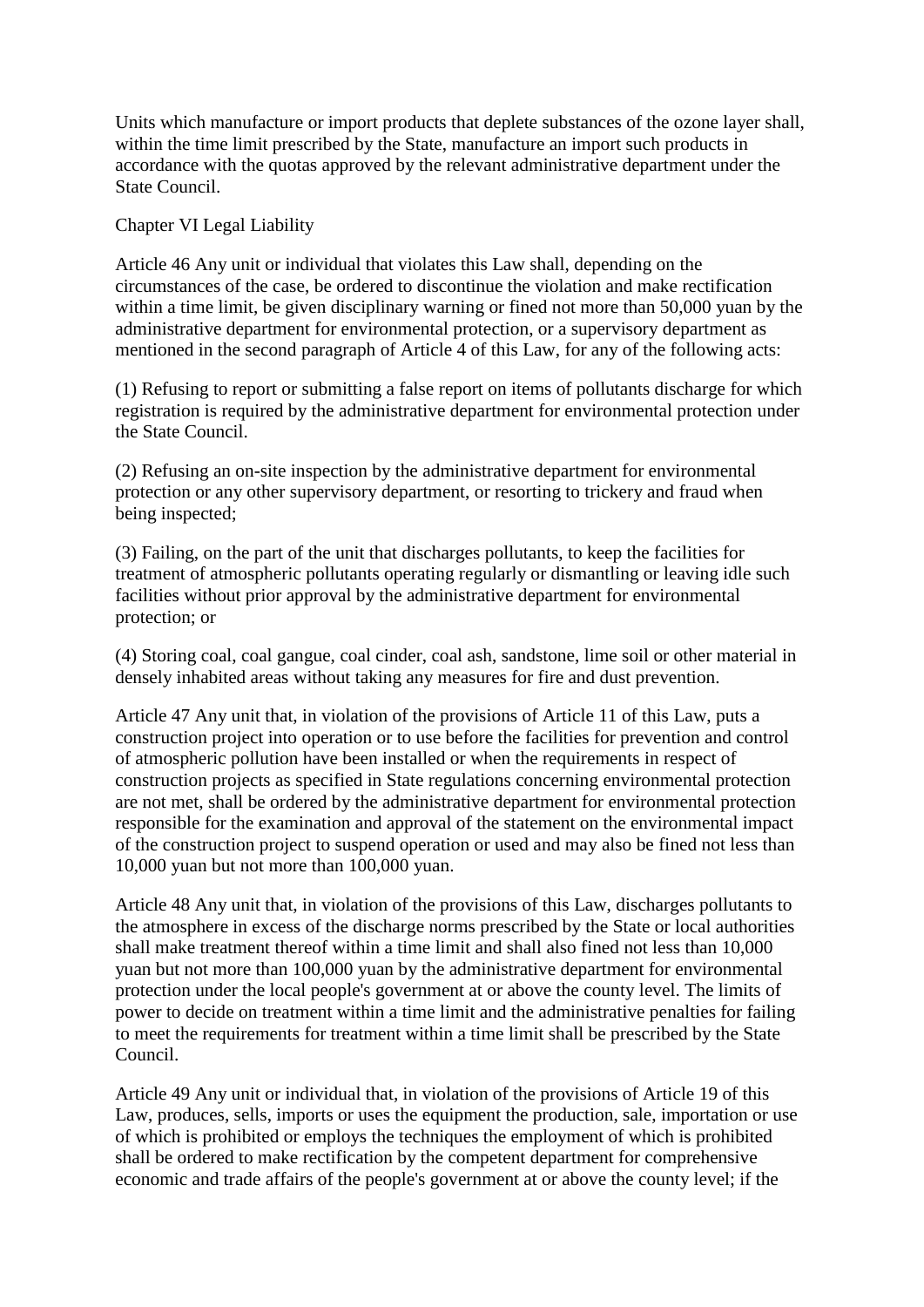circumstances are serious, the said competent department shall put forward suggestions thereon and submit them to the people's government at the corresponding level, which shall, within the limits of power prescribed by the State Council, order the violator to suspend operation or close down.

Any unit or individual that transfers eliminated equipment to another person for use, the illegal earnings therefrom shall be confiscated by the administrative department for environmental protection or any other department exercising the power of supervision according to law under the local people's government at or above the county level, and the unit or individual shall also be fined not more than twice of the illegal earnings.

Article 50 Any unit that, in violation of the provisions of the third paragraph of Article 24 of this Law, mines the coal containing toxic or harmful substances, such as radioactive and arsenic substances, that exceed the prescribed limits, shall be ordered to close down by the people's government at or above the county level within the limits of power prescribed by the State Council.

Article 51 Any unit or individual that, in violation of the provisions of the second paragraph of Article 25 or the first paragraph of Article 29 of this Law, continues to use the seriously polluting fuels at the expiration of the time limit prescribed by the local people's government shall be ordered to dismantle the installations for consumption of the seriously polluting fuels, or such installations shall be confiscated, by the administrative department for environmental protection under the local people's government at or above the county level.

Article 52 Any unit that, in violation of the provisions of Article 28 of this Law, installs coal heating boilers in the urban areas covered by central heating pipelines or networks shall be ordered to discontinue the violation or make rectification within a time limit and may be fined not more than 50,000 yuan by the administrative department for environmental protection under the local people's government at or above the county level.

Article 53 Any unit or individual that, in violation of the provisions of Article 32 of this Law, manufactures, sells or imports motor vehicles or vessels that discharge pollutants in excess of the prescribed norms shall be ordered by the department exercising the power of supervision according to law to discontinue the violation, the said department shall confiscate the illegal gains, if any, and may also impose a fine of not more than the illegal gains; the motor vehicles and vessels that cannot be made to meet the prescribed norms for pollutants discharge shall be confiscated and destroyed.

Article 54 Any unit or individual that, in violation of the provisions of the second paragraph of Article 34 of this Law, fails to discontinue the manufacture, importation or sale of leaded gasoline within the time limit prescribed by the State Council shall be ordered by the administrative department for environmental protection or any other department exercising the power of supervision according to law under the local people's government at or above the county level to discontinue the violation, and the said department shall confiscate the said gasoline and the illegal gains.

Article 55 Any unit that, in violation of the provisions of the first or the second paragraph of Article 35 of this Law, conducts test of motor vehicle or vessels for their emission of fumes, without authorization of the administrative department for environmental protection under the people's government of a province, autonomous region or municipality directly under the Central Government or the authorization of the department of transportation or fishery or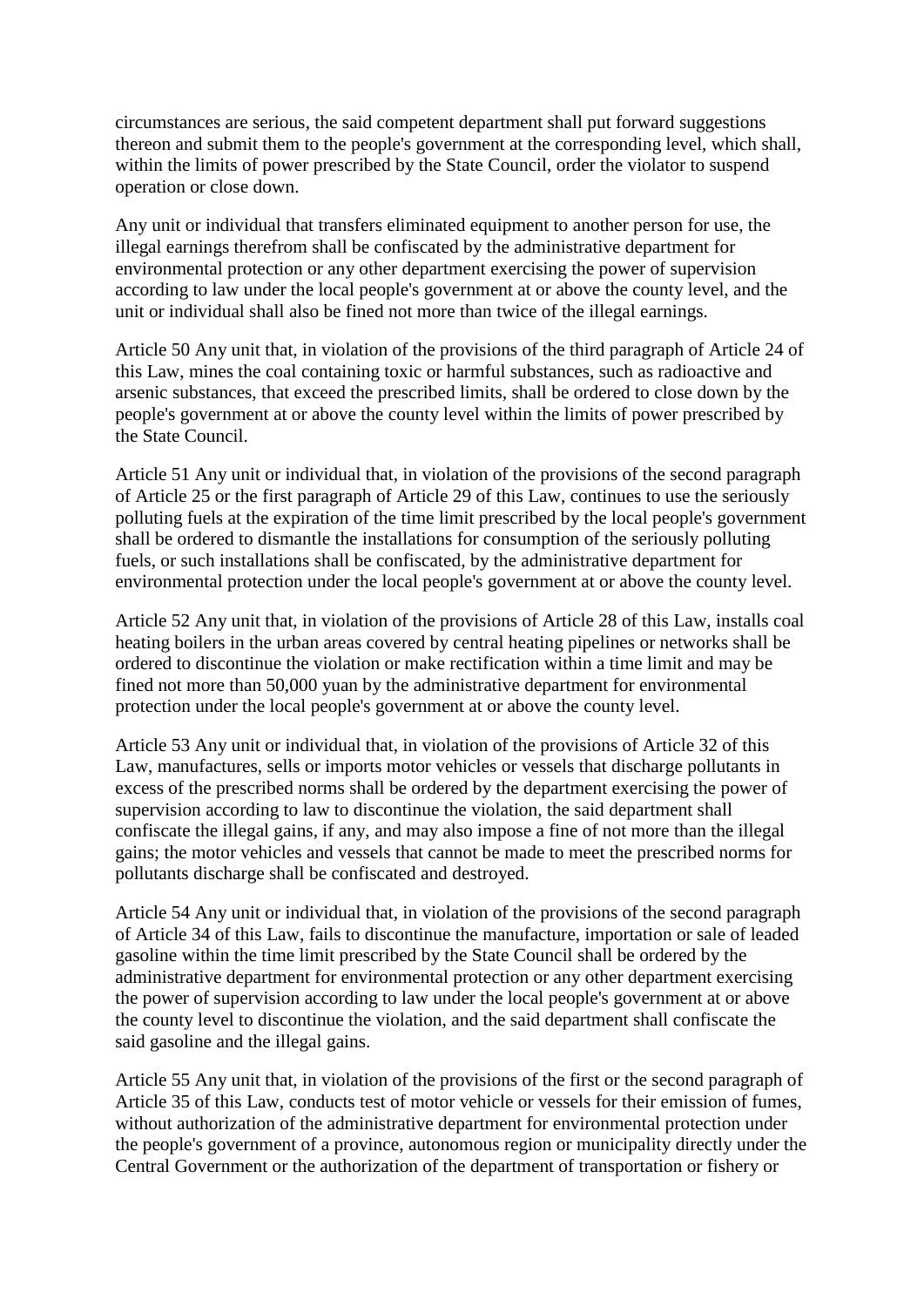any other department exercising the power of supervision according to law, or practices fraud in the test, shall be ordered to discontinue the violation and make rectification within a time limit and may be fined not more than 50,000 yuan by the administrative department for environmental protection under the people's government at or above the county level or the department of transportation or fishery or any other department exercising the power of supervision according to law; if the circumstances are serious, the unit shall be disqualified to under take annual test of motor vehicles or vessels by the authorities that verified its qualifications.

Article 56 Any unit or individual that violates this Law shall, for any of the following acts, be ordered to discontinue the violation and make rectification within a time limit and may be fined not more than 50,000 yuan by the administrative department for environmental protection under the local people's government at or above the county level or any other department exercising the power of supervision according to law:

(1) discharging dust, malodorous gases or other gases containing toxic substances into the atmosphere without taking any effective measures to prevent and control pollution;

(2) discharging into the atmosphere converter gas, acetylene, yellow phosphoric tail gas engendered by electric furnace process, or organic hydrocarbon tail gas without approval by the local administrative department for environmental protection;

(3) transporting, loading and unloading, and storing substances that diffuse toxic or harmful gases or dust without adopting sealing or other protective measures; or

(4) where people providing catering services in cities fail to adopt effective measures to prevent and control pollution, so than the soot discharged pollutes the residential environment in the neighbourhood.

Article 57 Any unit or individual that, in violation of the provisions of the first paragraph of Article 41 of this Law, burns asphalt, asphalt felt, rubber, plastics, leather, garbage or other substances that produce toxic or harmful smoke or dust or malodorous gases in densely inhabited areas or other areas that need special protection according to law shall be ordered to discontinue the violation and be fined not more than 20,000 yuan by the administrative department for environmental protection under the local people's government at or above the county level.

Any unit or individual that, in violation of the second paragraph of Article 41 of this Law, burns in the open air stalks, fallen leaves or other substances that will cause smoke or dust pollution in densely inhabited areas, the areas around the airports, the areas in the vicinity of main traffic arteries or the areas designated by the local people's government shall be ordered to discontinue the violation by the administrative department for environmental protection under the local people's government at or above the county level; if the circumstances are serious, the unit or individual may be fined not more than 200 yuan.

Article 58 Any unit that, in violation of the provisions of the second paragraph of Article 43 of this Law, engages in construction or other activities that generate dust pollution in the urban areas of a city but fails to take effective measures to prevent and control dust pollution, thus causing pollution to the atmospheric environment shall make rectification within a time limit and be fined not more than 20,000 yuan; if, at the expiration of the time limit, it fails to meet the requirements prescribed in the local regulations on environmental protection, it may be ordered to suspend construction or other activities for rectification.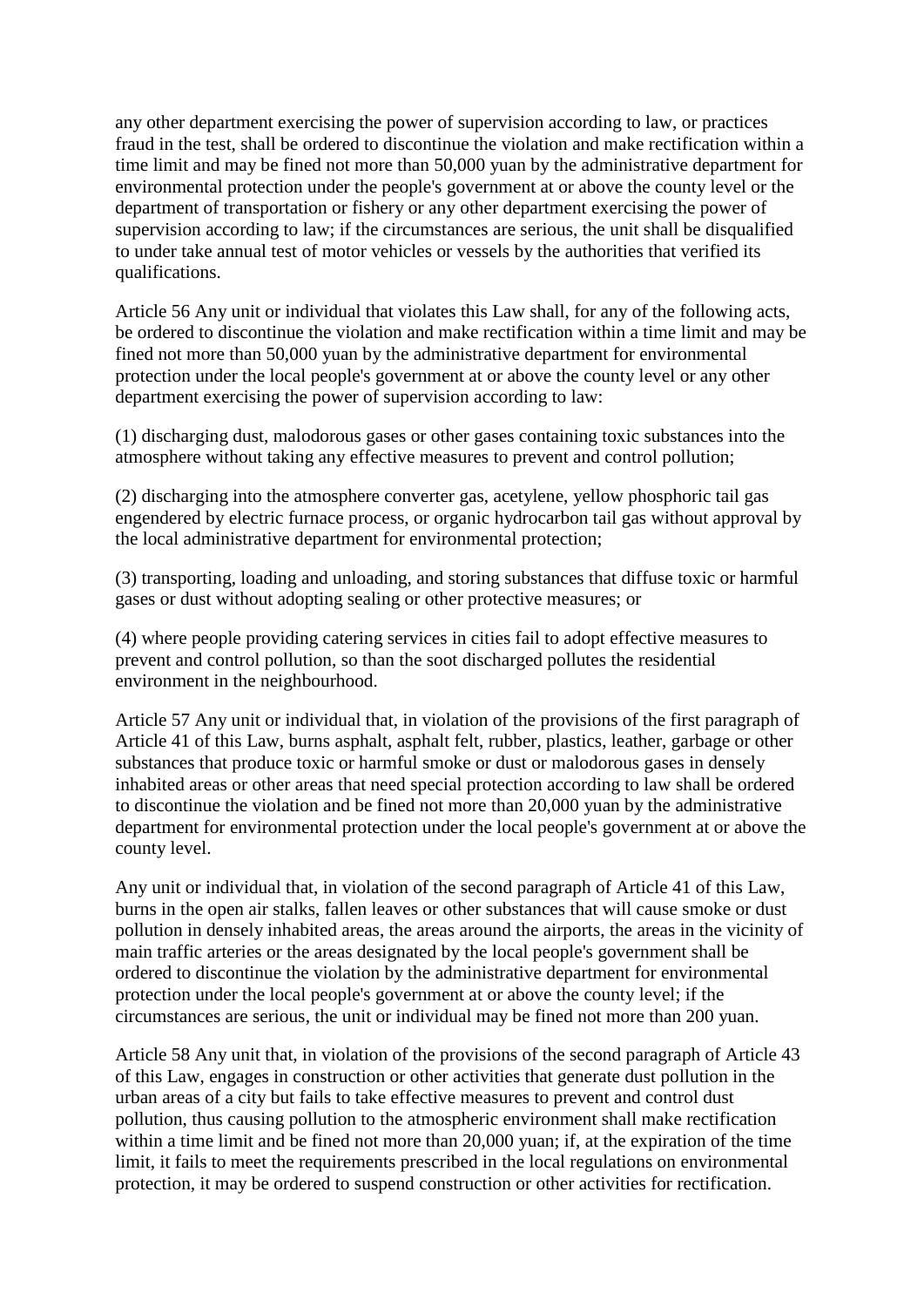The punishment for dust pollution caused by construction as provided for in the preceding paragraph shall be decided by the administrative department for construction under the local people's government at or above the county level; the punishment for dust pollution caused by other activities shall be decided by the relevant department designated by the said government.

Article 59 Any unit that, in violation of the provisions of the second paragraph of Article 45 of this Law, manufactures or imports, within the time limit prescribed by the State but in excess of the quotas approved by the relevant administrative department under the State Council, products that deplete substances of the ozone layer shall be fined not less than 20,000 yuan but not more than 200,000 yuan by the relevant local administrative department under the people's government of a province, autonomous region or municipality directly under the Central Government; if the circumstances are serious, the manufacture or import quotas shall be revoked by the relevant administrative department under the State Council.

Article 60 Any unit that violates the provisions of this Law shall, for any of the following acts, be ordered to be equipped with supporting facilities within a time limit and may be fined not less than 20,000 yuan but not more than 200,000 yuan by the administrative department for environmental protection under the people's government at or above the county level:

(1) Failing to install the supporting facilities for the dressing of coal by washing in accordance with relevant State regulations, where the coal mined from a new coal mine being of high-sulfur or high-ash is concerned;

(2) Failing to install the desulphurizing installations or take other measures for desulphurization in accordance with relevant State regulations, where an enterprise that discharges sulphide-bearing gas in the process of refining petroleum, producing synthetic ammonia or coal gas, cooking fuel coal or smelting non-ferrous metal is concerned.

Article 61 Any enterprise or institution that, in violation of the provisions of this Law, causes an atmospheric pollution accident shall be fined not more than 50 percent of the direct economic losses thus occasioned but not more than the maximum of 500,000 yuan by the administrative department for environmental protection under the local people's government at or above the county level on the basis of the damages inflicted. If the circumstances are relatively serious, the persons who are directly in charge and the other persons who are directly responsible shall be given administrative sanctions or disciplinary punishment according to law by the unit to which they belong or by the competent authority at a higher level. Where a major atmospheric pollution accident is caused that leads to any grave consequences resulting in heavy public or private property losses or serious personal injuries or deaths, and if a crime is constituted, criminal responsibility shall be investigated in accordance with law.

Article 62 Any unit that causes an atmospheric pollution hazard shall have the responsibility of removing the hazard and of making compensation to the units or individuals that have suffered direct losses.

A dispute over the liability to make compensation or the amount of compensation may, at the request of the parties, be settled through mediation by an administrative department for environmental protection; if mediation fails, the party may bring a suit before a people's court. The party may also bring a suit before the people's court directly.